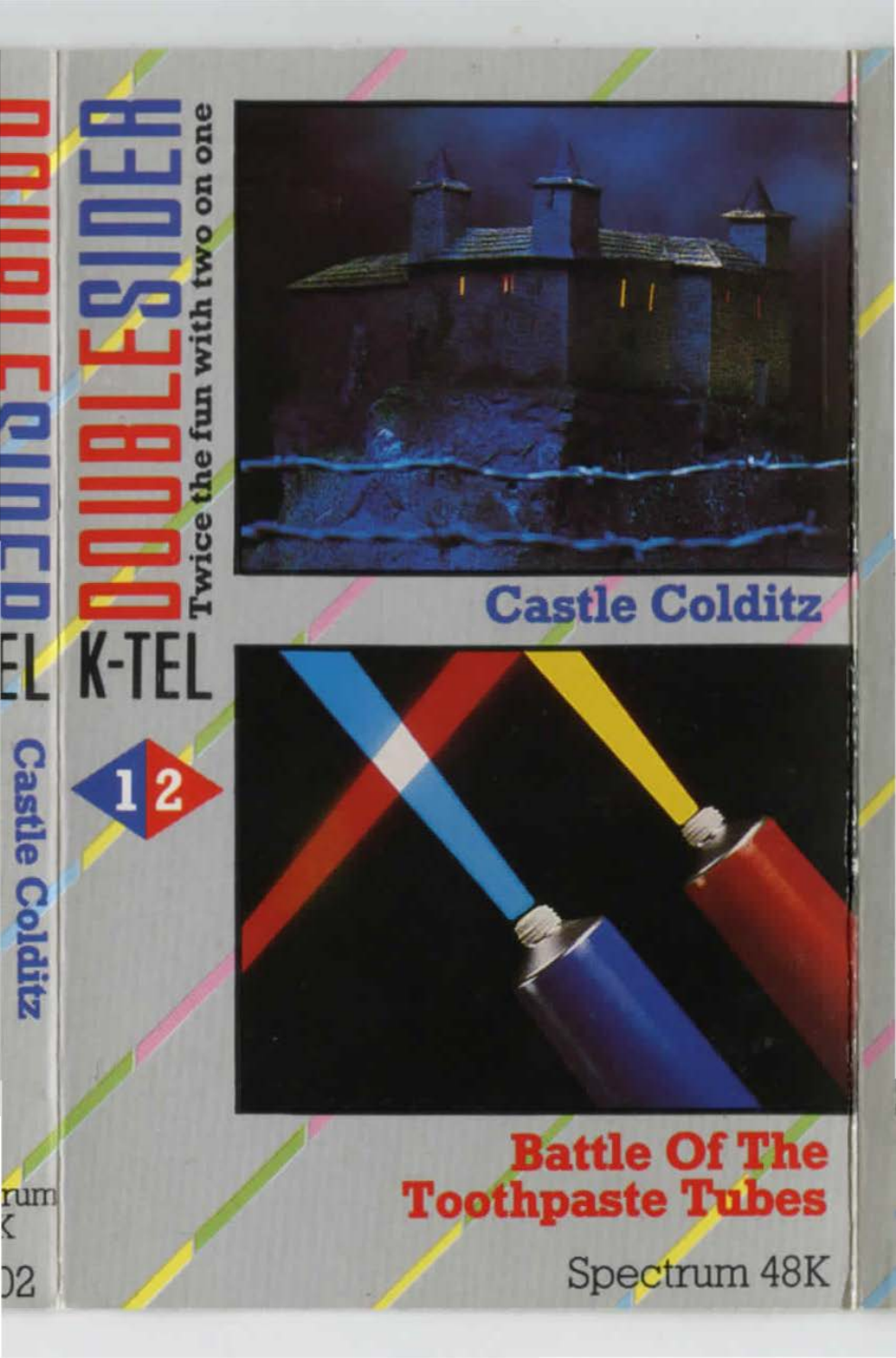

#### **Castle Colditz**

**You are a prisoner of the Third Reich . . . Can you escape it's Iron Grip?** 

You stand alone in the heart of the most terrible P.O.W. prison of all. There is only one thought in your mind — to escape. But you have no idea of which way to go.

There are always several options open to you, each could mean a step nearer freedom or a confrontation with death...

The brutal Gestapo and SS Guards know that you are loose. They've set the dogs onto you.

To escape from **Castle Colditz** you must survive such horrors as the corridor of Rats, the tunnel of Poisonous Spiders and the Vault of Human Bones.

#### **Castle Colditz**

<u>الم</u>

**THUETO** 

To load **'Castle Colditz'** press 'Load **J'** key. Then holding down the **'Symbol Shift'** key press **'P'** twice followed by **'Enter'** once. You may now press **'Play'** on your **Tape Drive and Castle Colditz** will load.

**Castle Colditz** is an adventure.game, a game of cat and mouse. The computer is the cat and you are the mouse. As you progress through the castle it is advisable to draw a map. In some rooms you will be offered the chance to collect an item of equipment or some Nazi loot. But you can only carry six items at once. So do not be overcome by greed . .

Full instructions on **Castle Colditz** are available on the screen before the game commences.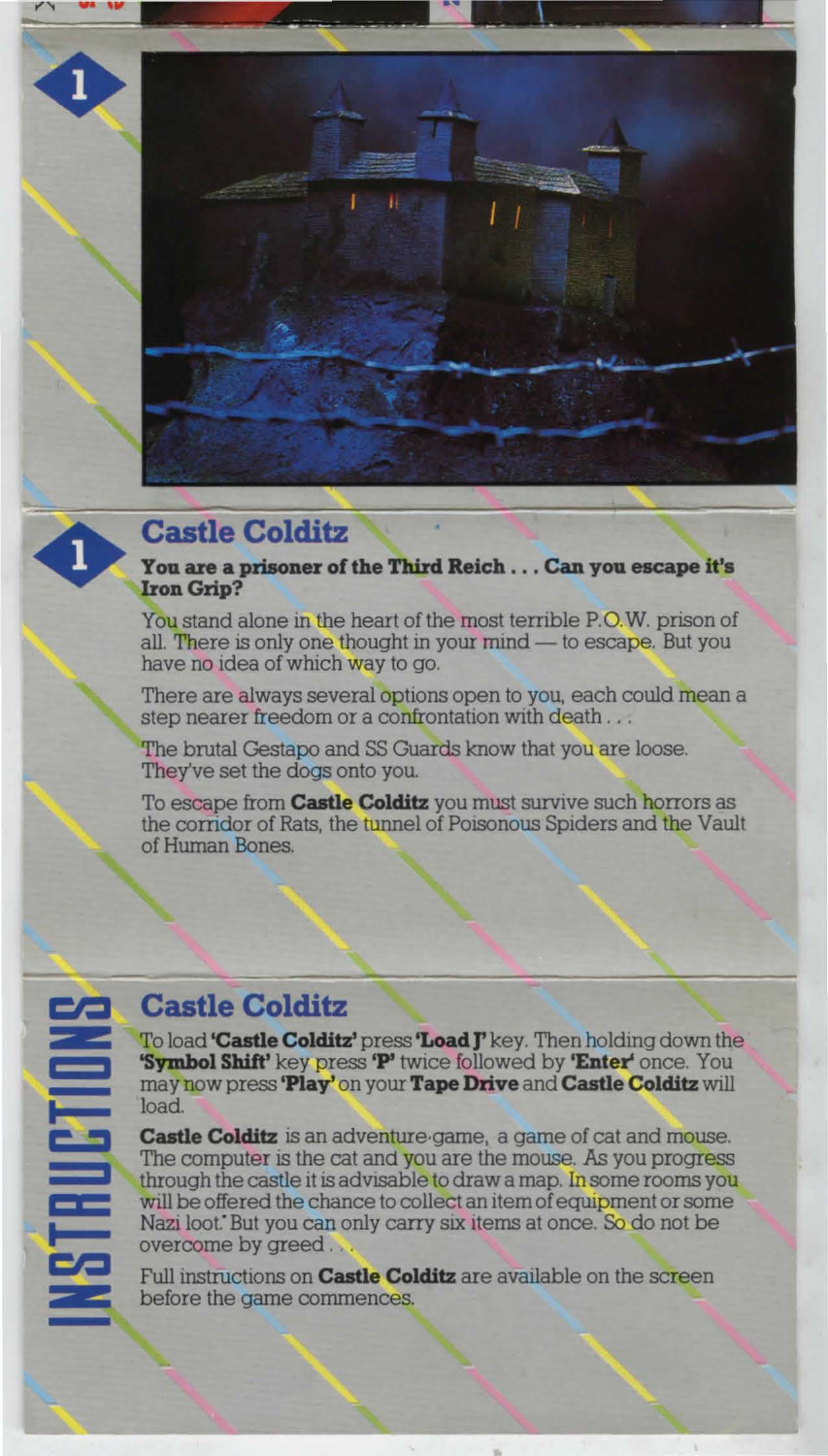

#### **Battle Of The Toothpaste Tubes**

**Can you destroy the evil Brush Brigade? Or will you succumb to the dreaded Mini Tubes and Chattering Teeth?** 

To destroy the evil Brush Brigade, you must fire from your toothpaste tube. But take care, if you miss and hit the handles, the toothpaste rebounds on to you. The Mini Tubes also fire at you, but you can protect yourself with a Fluoride Shield or fire back at them.

Beware at all times of the Chattering Teeth, they can penetrate your shield, and one bite is lethal.

| <b>Battle Of The Toothpaste Tubes</b>                |
|------------------------------------------------------|
| To load 'Battle Of The Toothpaste Tubes' press 'Load |

To load 'Battle Of The Toothpaste Tubes' press 'Load J' key.<br>Then holding down the 'Symbol Shift' key, press 'P' twice followed<br>by 'Enter' once. You may now press 'Play' on your Tape Drive,<br>and 'Battle Of The Toothpaste Tu

Use the following buttons on your keyboard to control your tube:

|              | <b>Tube up</b>                     |
|--------------|------------------------------------|
| Ā            | <b>Tube down</b>                   |
| P            | <b>Tube right</b>                  |
| Ο            | <b>Tube left</b>                   |
| <b>Space</b> | <b>Shoot paste</b>                 |
| M            | Drop paste (to destroy Mini Tubes) |

I

- **V<sub>II</sub>**<br>ht
- 
- -
- **nuoride Shield**

**Also compatible with Kempston Joystick** 

**Try these two great new Spectrum games on one cassette, only in the amazing K·tel DOUBLESIDER Range.** 

**It's Only Rock 'n' Roll Can you become a supentar? A Rock 'n' Roll idol** ... **Or are you justanother has been?** 

You've got a lot of energy, a bit of money and a great future. But can<br>you stay the course, stand heartbreaking disappointments, arrest,<br>fraud, scandal and more? Can you capture the hearts and wallets of<br>the public and bec

#### **Tomb Of Dracula**

**Darkness is falling . . . The vampires are hungry ... You can't go back** ... **Your only chance of survival lies ahead.** 

The walls are cold and clammy. With each step you remember the horrors ahead; ghouls, zombies and pits of choking slime. You have<br>only seven silver stakes with which to defend yourself . . . Dare you face the ultimate evil ... and win?

Castle Colditz produced by Felix Software in association with K-tel.<br>Battle Of The Toothpaste Tubes produced by Titan Programs in association with K-tel.<br>© 1983 K-tel International (UK) Ltd.